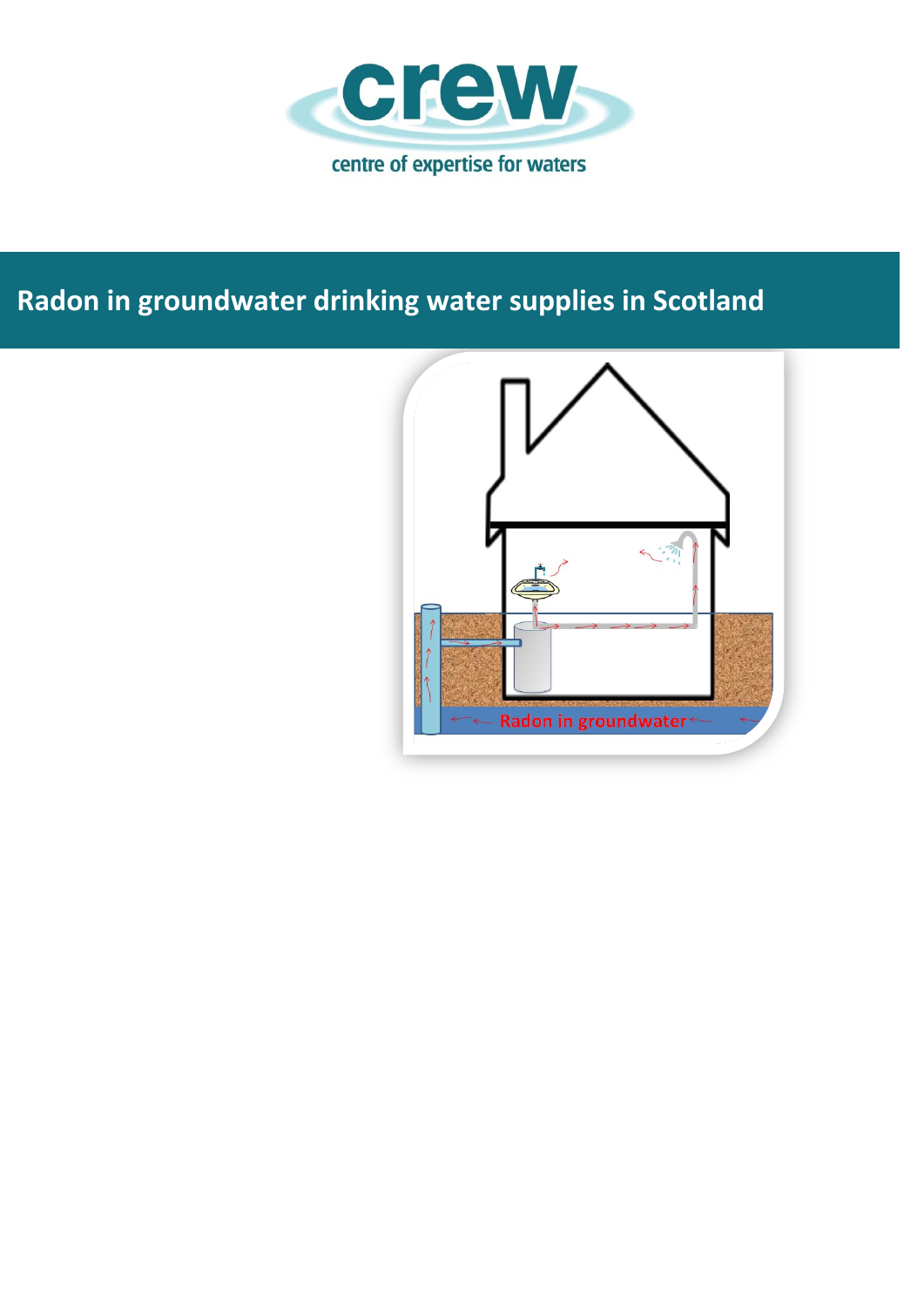

**Published by CREW** – Scotland's Centre of Expertise for Waters. CREW connects research and policy, delivering objective and robust research and expert opinion to support the development and implementation of water policy in Scotland. CREW is a partnership between the James Hutton Institute and all Scottish Higher Education Institutes supported by MASTS. The Centre is funded by the Scottish Government.

This document was produced by:

Name: Ioanna Akoumianaki<sup>1</sup>, Jackie Potts<sup>2</sup>, Adenkule Ibiyemi<sup>1</sup>, Sue Morris<sup>1</sup>

- 1. James Hutton Institute, Craigiebuckler, Scotland UK AB15 8QH.
- 2. Biomathematics and Statistics Scotland JCMB, The King's Buildings, Peter Guthrie Tait Road, EDINBURGH, EH9 3FD, Scotland, UK.

**Please reference this report as follows**: Ioanna Akoumianaki, Jackie Potts, Adenkule Ibiyemi, Sue Morris (2015) Radon in groundwater drinking water supplies in Scotland **(**R203035-00). Available online at: crew.ac.uk/publications

#### **Dissemination status:** Unrestricted

All rights reserved. No part of this publication may be reproduced, modified or stored in a retrieval system without the prior written permission of CREW management. While every effort is made to ensure that the information given here is accurate, no legal responsibility is accepted for any errors, omissions or misleading statements. All statements, views and opinions expressed in this paper are attributable to the author(s) who contribute to the activities of CREW and do not necessarily represent those of the host institutions or funders.

Cover photograph courtesy of: <CREW >



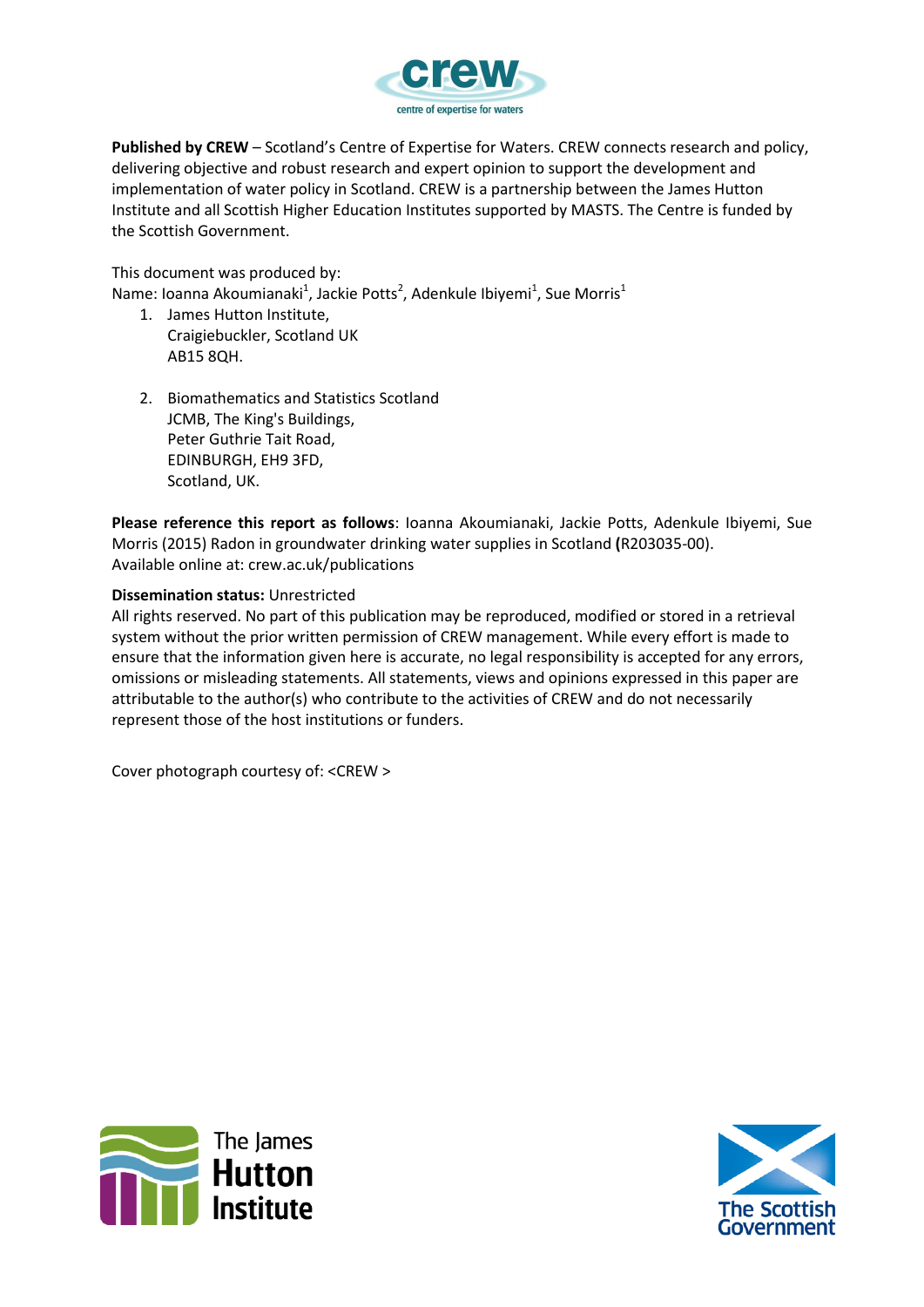

### **Contents**

| 1.0 | NEED FOR EVIDENCE TO INFORM REGULATIONS FOR RADON IN DRINKING WATER 6 |  |
|-----|-----------------------------------------------------------------------|--|
| 2.0 |                                                                       |  |
| 3.0 |                                                                       |  |
| 4.0 | RADON CONCENTRATIONS WITHIN AND OUTWITH THE HIGH-RISK AREA 7          |  |
| 5.0 |                                                                       |  |
|     |                                                                       |  |
|     |                                                                       |  |
|     |                                                                       |  |
| 6.0 |                                                                       |  |
|     |                                                                       |  |

### APPENDIX

| APPENDIX 2: CALCULATION OF ANNUAL INDICATIVE DOSE VALUES FROM INGESTION AND   |  |
|-------------------------------------------------------------------------------|--|
|                                                                               |  |
|                                                                               |  |
| APPENDIX 3: RADON CONCENTRATIONS IN TAP-WATER IN SELECTED AREAS IN SCOTLAND15 |  |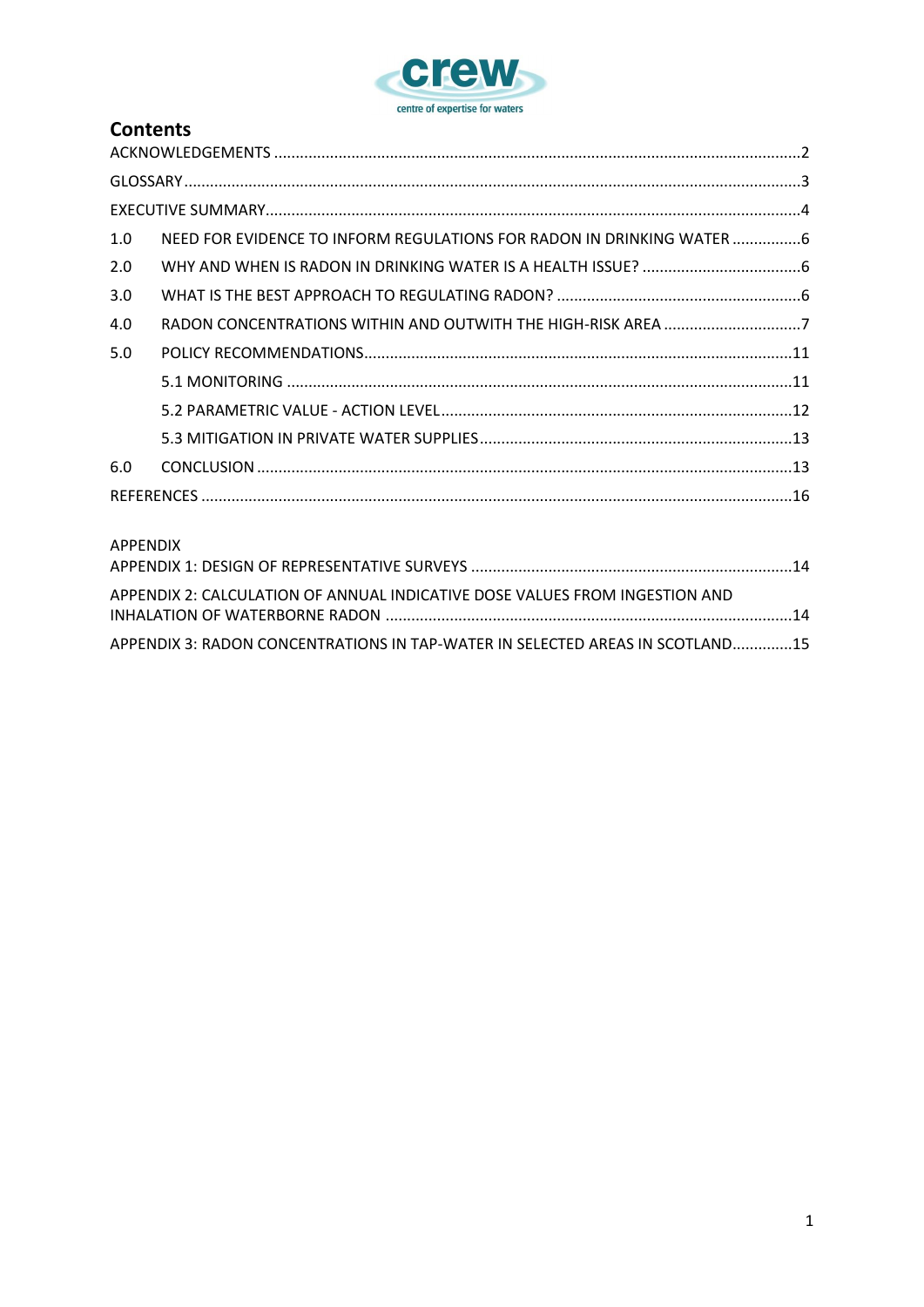

### **Acknowledgements**

We wish to thank the Drinking Water Quality Regulator and Scottish Water for their help in designing representative surveys and for providing the results of radon analyses in groundwater public and private water supplies.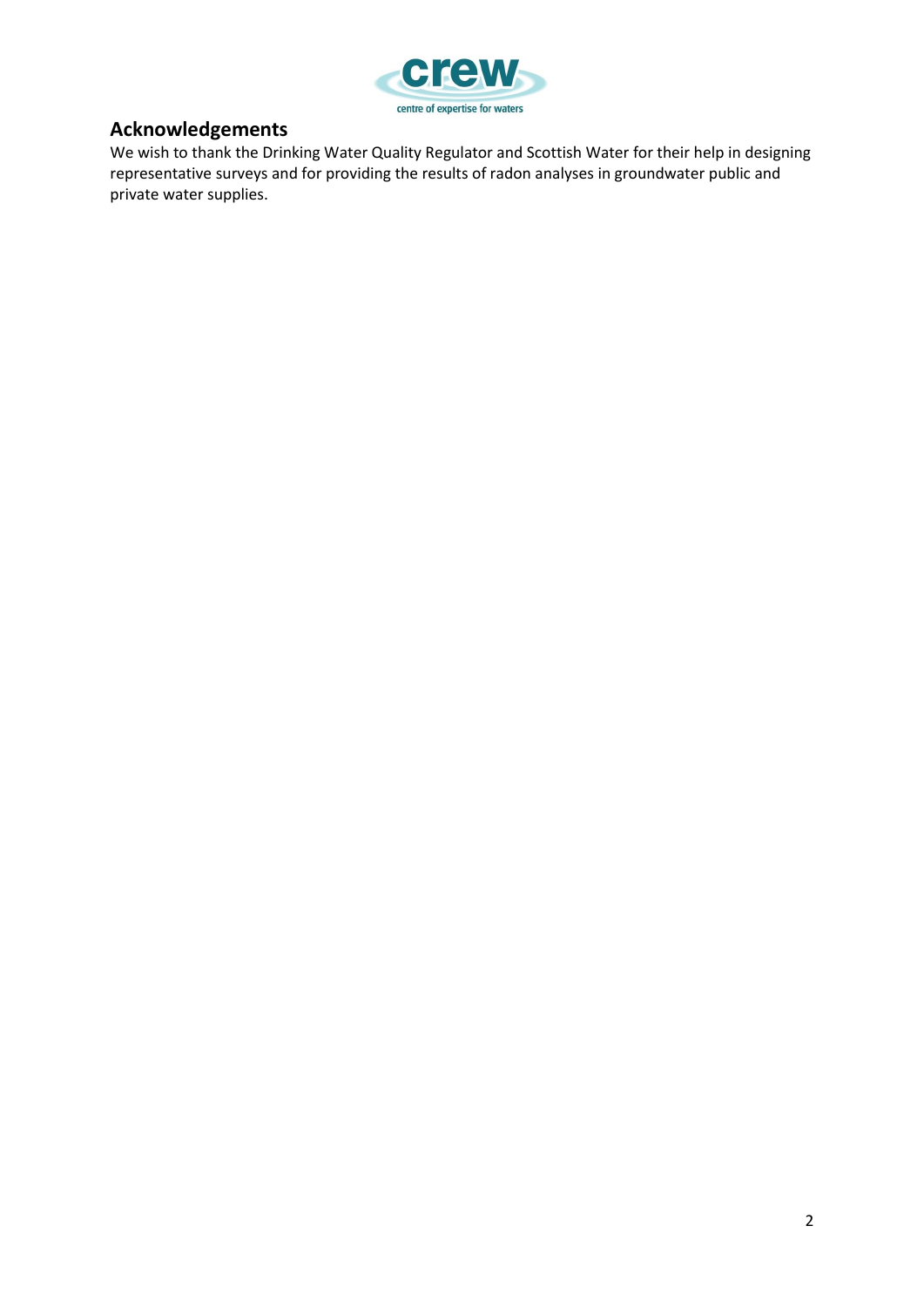

### **Glossary**

Absorbed Dose is the quantity of energy imparted to unit mass of matter (such as tissue) by [Ionising](http://www.ionactive.co.uk/glossary/Ionising_Radiation.html)  [Radiation.](http://www.ionactive.co.uk/glossary/Ionising_Radiation.html)

Becquerel (Bq) is the SI unit for [Activity](http://www.ionactive.co.uk/glossary/Activity.html) and is equivalent to 1 disintegration per second (dps).

Effective dose is obtained by taking the [Equivalent Dose](http://www.ionactive.co.uk/glossary/Equivalent_Dose.html) and multiplying by a [Tissue Weighting Factor](http://www.ionactive.co.uk/glossary/Tissue_Weighting_Factor.html) which relates to the organs / tissues under consideration. The quantity can be used to express [Detriment](http://www.ionactive.co.uk/glossary/Detriment_Radiation.html) to the whole body as a summation of several different doses of radiation with varying radiation weighting factors (radiation type) and targets.

Equivalent Dose is a quantity which takes into effect 'radiation quality', which relates to the degree to which a type of [Ionising Radiation](http://www.ionactive.co.uk/glossary/Ionising_Radiation.html) will produce Detriment.

Half-life represents the time taken for half the [Atoms](http://www.ionactive.co.uk/glossary/Atom.html) in a [Radioactive](http://www.ionactive.co.uk/glossary/Radioactive.html) substance to undergo decay and change into another nuclear form (either a radioactive daughter product or a stable form). It is therefore the time taken for the [Activity](http://www.ionactive.co.uk/glossary/Activity.html) of a radioactive sample to decay by half.

Indicative dose or 'ID' means the committed effective dose for one year of ingestion resulting from all the radionuclides whose presence has been detected in a supply of water intended for human consumption, of natural and artificial origin, but excluding tritium, potassium-40, radon and shortlived radon decay products [1].

Ionising radiation: According to the Ionising Radiations Regulations 1999, UK [\(http://www.legislation.gov.uk/uksi/1999/3232/contents/made\)](http://www.legislation.gov.uk/uksi/1999/3232/contents/made) it 'means transfer of energy in the form of particles or electromagnetic waves of a wavelength of 100 nanometers or less or a frequency of 3 X  $10^{15}$  hertz or more capable of producing ions directly or indirectly'.

Parametric value means the value of radioactive substances in water intended for human consumption above which Member States shall assess whether the presence of radio-active substances in water intended for human consumption poses a risk to human health which requires action and, where necessary, shall take remedial action to improve the quality of water to a level which complies with the requirements for the protection of human health from a radiation protection point of view [1].

Radioactive decay describes the process where by [Radioactive](http://www.ionactive.co.uk/glossary/Radioactive.html) substances decay spontaneously with the release of energy in the form of [Electromagnetic Radiation](http://www.ionactive.co.uk/glossary/Electromagnetic_Spectrum.html) or particulate radiation. The rate of radioactive decay will depend on the [Half-Life.](http://www.ionactive.co.uk/glossary/HalfLife.html)

Sievert (Sv) is the SI unit of [Equivalent Dose](http://www.ionactive.co.uk/glossary/Equivalent_Dose.html) & [Effective dose](http://www.ionactive.co.uk/glossary/Effective_Dose.html) . The equivalent older unit is the [Rem](http://www.ionactive.co.uk/glossary/Rem.html) where  $1$ Sv =  $100$  rem.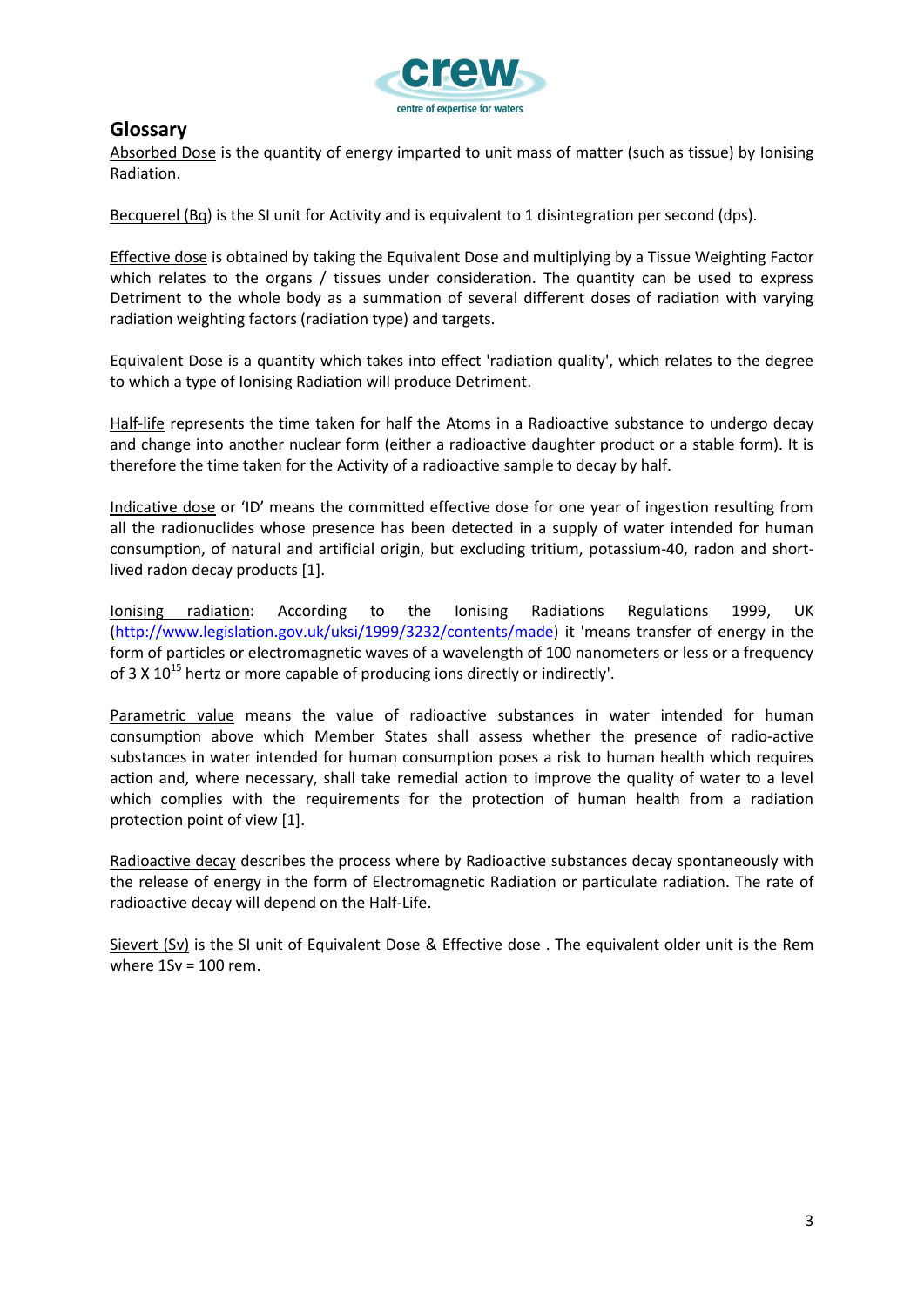

### **Executive Summary**

Are radon concentrations higher in the high-risk area, where the underlying geology is likely to deliver high radon concentrations in groundwater and indoor air, than elsewhere in Scotland? What should the minimum allowable radon concentration in drinking water be to protect public health? What is the evidence from representative surveys in public and type A private groundwater drinking water supplies on radon concentrations? This report addresses these questions to help inform the transposition of the Council Directive 2013/51/Euratom into Scots law for regulating radon in drinking water.

### **Main findings from representative surveys:**

- Overall, radon concentrations are significantly higher within than outwith the high-risk area. Radon concentrations between 100 and 500 Bq/l are found in Aberdeenshire, specifically in granite-rich areas, in the wider area of the Highlands, and in the Outer Hebrides.
- Radon concentrations in the groundwater supplies surveyed range between
	- $\circ$  10 Bq/l and 494 Bq/l within the high-risk area, with highest values in private supplies
	- $\circ$  10 Bq/l 123 Bq/l outwith the high-risk area, with highest values in public supplies.



- The implications of the higher radon values found in the high-risk area (100-497 Bq/l) are
	- $\circ$  An increase of the radon emanating from tap-water into indoor air by 10-50 Bq/m<sup>3</sup>.
	- $\circ$  An annual indicative dose by ingestion of 0.18 0.9 mSv; this is within the range of radiation from exposure to radon in drinking water in the UK (i.e.  $0.01 - 1$  mSv/year).
	- $\circ$  The highest radon concentration (i.e. 497 Bq/l) corresponds to an annual total indicative dose by both ingestion and inhalation of about 2.14 mSv; this is lower than the total average radiation dose received by an individual in the UK, i.e. 2.5 mSv/yr, but higher than the average dose due to total radon in the UK, i.e. 1.3 mSv/yr.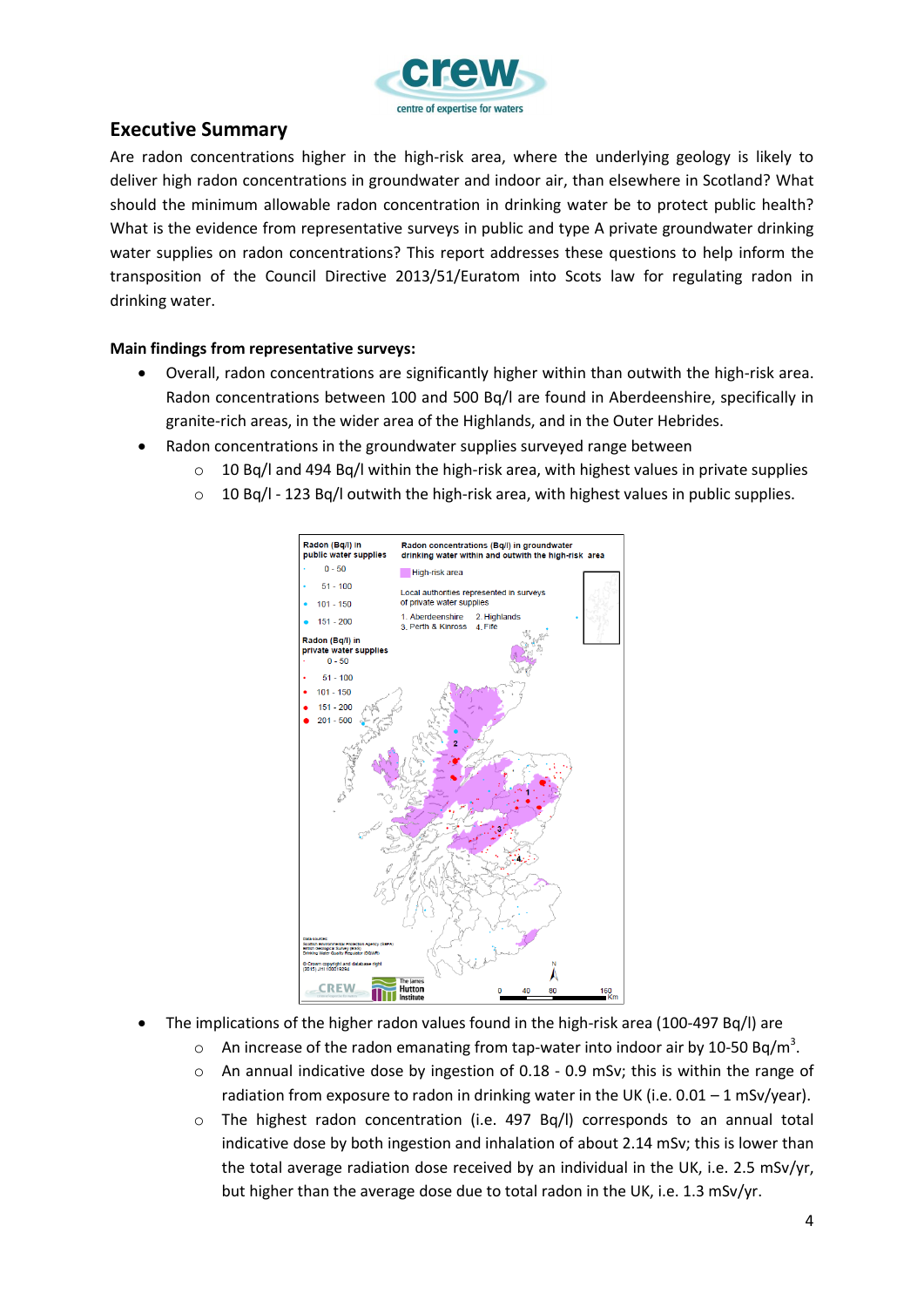

- o In terms of protection and mitigation, it would be more effective to adopt a holistic approach to mitigation of radon in water and indoor air within the high-risk area rather than focus on removing radon from the least hazardous source, i.e. water.
- Overall, the general population in Scotland is not chronically exposed to high radon in water:
	- $\circ$  Representative surveys focused on the source (point-of-entry), therefore radon in tap-water may be lower or can be mitigated with point-of-entry treatment.
	- $\circ$  Type A private groundwater supplies in the high-risk area found to have radon above 100 Bg/l are supplied as part of commercial or public activity (i.e. holiday lets, B&Bs) where exposure is usually of a short term nature.
	- $\circ$  The range of radon in groundwater in the high-risk area is within the lower range of radon values in water in granite-rich and sandstone areas elsewhere in the world.

#### **Background**

The Directive requires that Member States specify a Parametric Value for radon in drinking water between 100 and 1000 Bq/l and a radon Action Level at 1000 Bq/l. Monitoring is necessary only where representative surveys show the specified Parametric Value might be exceeded; minimum monitoring frequency depends on volume of water consumed (i.e. 1 to 2 samples a year for type A private water supplies and up to monthly for larger public groundwater supplies). Radon can present a health hazard when tap-water is freshly drawn from radon-rich groundwater supplies and radon emanates into poorly ventilated indoor spaces. An earlier CREW project identified **a high-risk area comprising groundwater waterbodies underlying areas with 10% of homes at risk of exceeding the Action Level for radon in indoor air (200 Bq/m<sup>3</sup> )** set by the Health Protection Agency.

#### **Research approach**

In Scotland, 77 public and 1497 type A private water supplies take water from groundwater sources. Representative surveys at the treatment works of all public groundwater supplies and at the source of 154 type A private groundwater within and outwith the high-risk area serving 1272 properties explored the effect of underlying geology on groundwater radon. Radon was sampled and analysed by trained Scottish Water staff. Statistical tests (Mann-Witney) helped compare radon concentrations within and outwith the high-risk area.

#### **Recommendations for radon in drinking groundwater supplies**

- Parametric Value and Action Level should be between 100 and 500 Bq/l to ensure protection against health hazards from exposure to radon in water.
- Public groundwater supplies should be monitored when residence time of water in treatment plants is shorter than radon's half-life (i.e. 3.8 days). Mitigation and monitoring may target treatment works provided there is no adverse change in the concentration value between the sampling point and tap-water.
- Type A private groundwater supplies (wells, boreholes, or springs) should be monitored within the high-risk area to ensure compliance with the Parametric Value and Action Level.
	- o Monitoring should target tap-water but mitigation should target points-of-entry;
	- o Awareness, mitigation advice, and monitoring should be planned by Local Authorities but mitigation may be the supply owner's responsibility.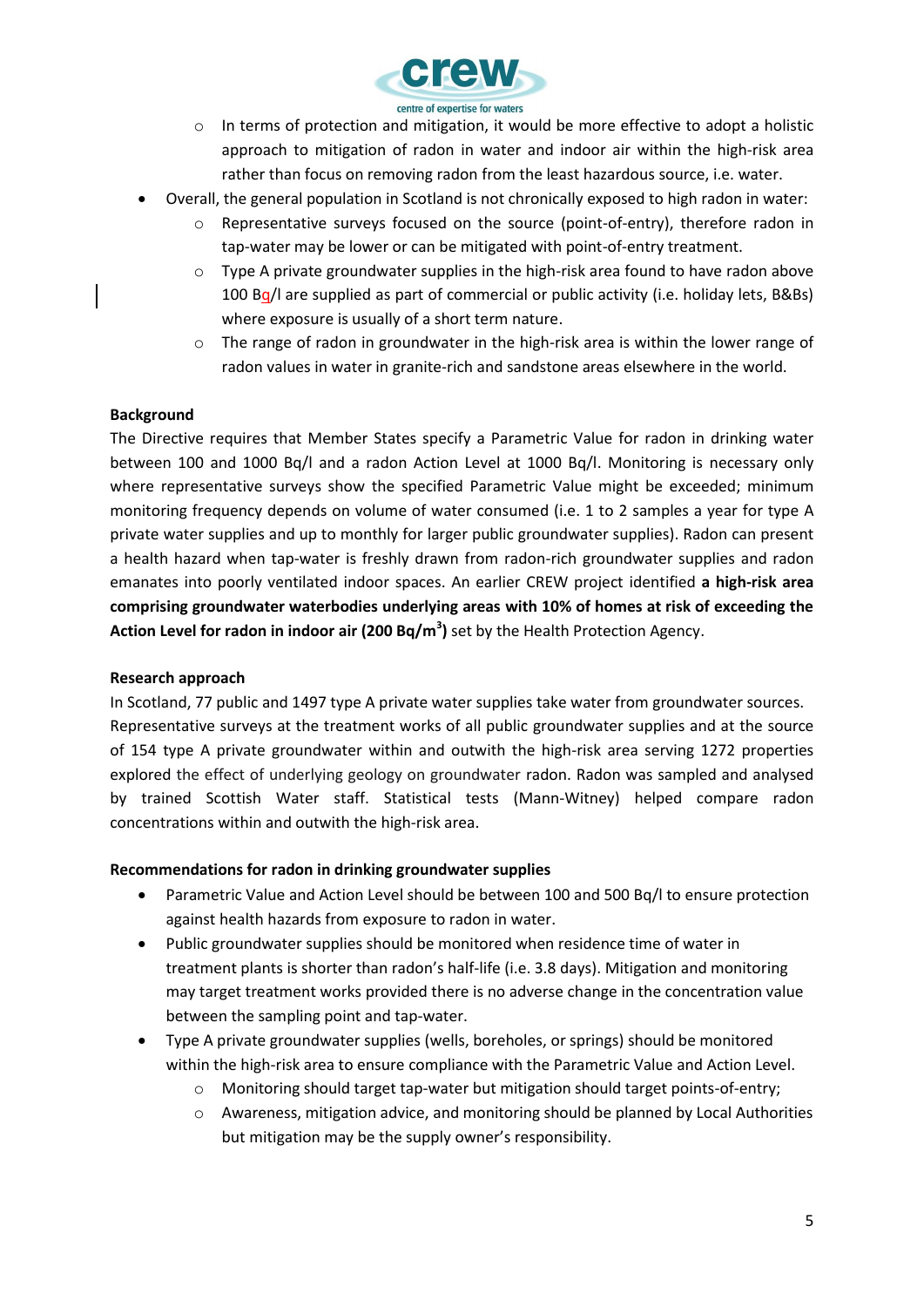

 Synergies could be developed with the existing Scottish Government programme for radon in indoor air to enable a holistic approach to radon awareness and mitigation in all properties, including those served by type B private groundwater supplies within the high-risk area.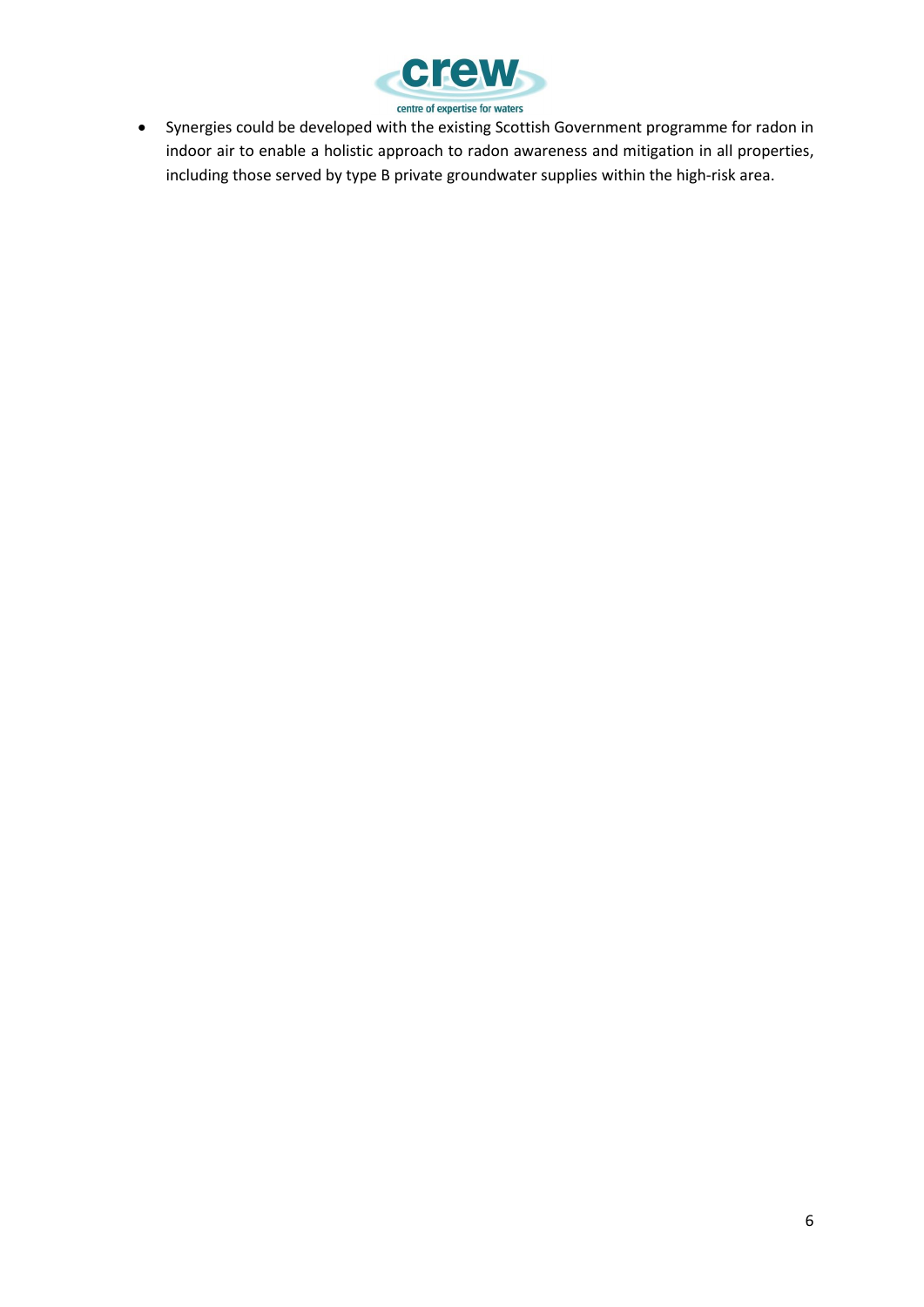

### **1. Need for evidence to inform regulations for radon in drinking water**

As part of an on-going review of the implications of the Council Directive 2013/51/Euratom [1] on radon regulations in drinking water, Scotland's Centre of Expertise for Waters (CREW) mapped areas of likely low, medium, and high exposure to radon in groundwater. The map uses geological data from the British Geological Survey (BGS) to indicate 'what earth delivers' for radon. The high-risk area comprises groundwater waterbodies underlying extensive parts of the Highlands, Aberdeenshire, and the Orkney Islands; smaller areas in Perthshire, Angus, Moray, and Stirling; and a few spots in East Lothian and the Scottish Borders. The high-risk area includes all areas with high radon potential, i.e. areas with 10% of homes at risk of exceeding the Action Level for radon concentrations in indoor air (200 Bq/m<sup>3</sup>) set by the Health Protection Agency. This approach accounts for the radioactivity of rock or soil and the health risks from radon and its decay products, but it needs validation with representative surveys in groundwater public and private water supplies.

Radon regulations must be transposed to Scots law by November 2015. This report examines radon concentrations from groundwater drinking water supplies within and outwith the high-risk area to inform decisions on:

- A radon target in drinking water, an exceedence of which should trigger investigation(i.e. Parametric Value).
- An Action Level above which remedial action is required.
- Monitoring sites to capture likely exceedances of the Parametric Value and Action Level and ensure effective protection of the population from exposure to radon.

### **2. Why and when is radon a problem in drinking water?**

Radon (radon-222) is a naturally occurring, water-soluble, geogenic gas produced by the radioactive decay of uranium-bearing rock formations. It has a half-life of 3.8 days, and once released in air, it decays to short-lived radioactive solid particles (radon progeny) including polonium, lead, and bismuth. Breathing radon in the indoor air of homes is the primary public health risk from radon, which is the second leading cause of lung cancer in the general population in the UK and worldwide. Radon in drinking water is the cause of about 89% of lung cancers resulting from breathing radon released from water, and of 11% of stomach cancers resulting from radon in drinking water [2].

Waterborne radon can present a health hazard when water is freshly drawn from radoncontaminated groundwater supplies. Public water supplies come to households via large storage systems, often with long residence times. This should allow for any radon originally present in drinking surface water or groundwater supplies to be released into the air or to decay to low levels before reaching the consumer. In properties served by groundwater private supplies and small public waterworks, especially those in areas underlain by uranium-bearing bedrock, the time between the pumping and consumption of tap-water may be well within radon's half-life. In these cases, the major routes of exposure to radon are by:

- (i) Ingestion before radon degassing from tap-water to the indoor air.
- (ii) Inhalation of the radon gas emanating from tap-water into the indoor air; the ratio of radon in water (Bq/l) to that in air (generated from the water) (Bq/m<sup>3</sup>), also known as the transfer coefficient of radon from water to air, is about  $10^{-4}$ , i.e. for every 1 Bq/l of radon in tap-water there is an increase by 0.1 Bq/m<sup>3</sup> of radon in indoor air.
- (iii) Inhalation of the solid particles of the radon progeny that may cling to indoor air dust.

### **3. What is the best approach to regulating radon in groundwater?**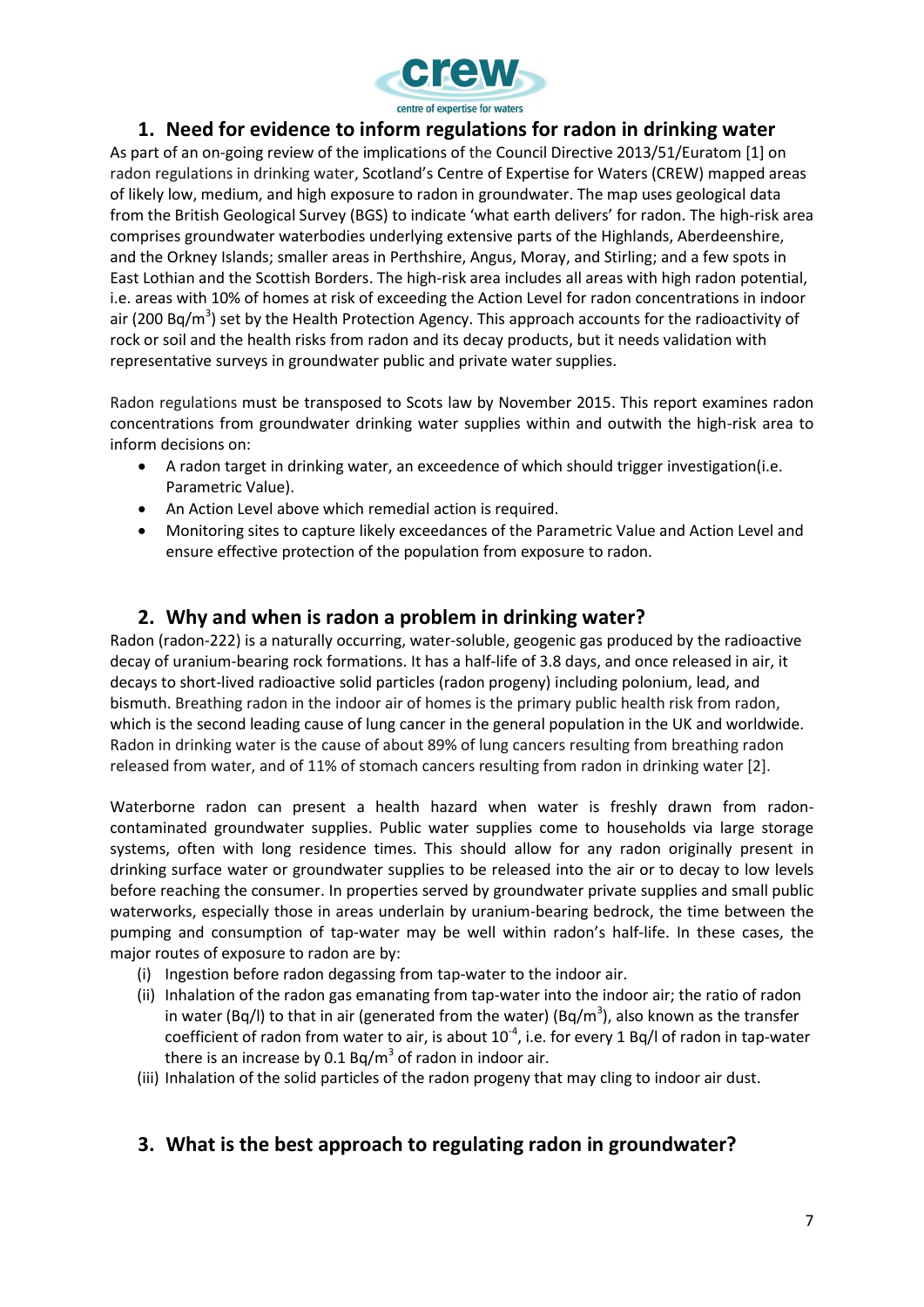

The Directive requires that Member States specify a parametric value for radon in drinking water between 100 and 1000 Bq/l and an Action Level at 1000 Bq/l. Monitoring is required only where evidence shows the specified Parametric Value might be exceeded.

In Scotland, the 77 (i.e. 17%) public and 1497 (i.e. about 64%) type A private water supplies take water from groundwater sources, but only 24 public and 453 private groundwater supplies are located within the high-risk area. Representative surveys explored the effect of underlying geology on groundwater radon in public and private water supplies within and outwith the high-risk area to provide evidence for the range of radon in drinking water in Scotland. The surveys included all public groundwater supplies, and 154 randomly selected private water supplies (i.e. 53 boreholes, 88 springs, 13 wells) from all supplies serving premises occupied most of the time in the Highlands, Aberdeenshire, Perth and Kinross, and Fife. Of the selected supplies, 101 were within the high-risk area, and 53 outwith the high-risk area. Radon was sampled at public water treatment plants, and at the source of private water supplies located in Aberdeenshire, Highlands, Perth and Kinross, and Fife. Appendix 1 describes the design of representative surveys.

If the surveys show that radon is significantly higher within than outwith the high-risk area, then regulations must ensure that a Parametric Value between 100 and 1000 Bq/l is an achievable target for:

- Monitoring all areas of likely exposure to radon to identify any exceedances of regulations.
- Mitigating radon in water above the Parametric Value and Action Level after abstraction and before consumption to achieve compliance with regulations.
- Aligning with the Scottish Government programme for awareness, mitigation, and protection from radon in indoor air<sup>1</sup> aimed at locations where more than 5% of homes have radon in indoor air at or above the Action Level (200 Bq/m<sup>3</sup>). This is to address that the annual **indicative dose from exposure to 200 Bq/m<sup>3</sup> of radon in indoor air equals the annual dose from exposure to 1000 Bq/l of radon in water** (see Appendix 2 for these estimates).

If radon concentrations are below 100 Bq/l within and outwith the high-risk area, then monitoring is not necessary according to the Directive's provisions. But if radon concentrations in groundwater are above 100 Bq/l, then more sampling is necessary to identify a fit-for-purpose Parametric Value and monitoring.

### **4. Radon concentrations within and outwith the high-risk area**

Findings show:

l

- Overall, radon concentrations are significantly higher within than outwith the high-risk area.
- Radon values above 100 Bq/l are found in Aberdeenshire, specifically in granite-rich areas, in the wider area of the Highlands, and in the Outer Hebrides. This indicates exceedances of the lower threshold for a Parametric Value set by the Directive.
- Radon values in Scotland range from (Figure 1):
	- o below 10 Bq/l up to 494 Bq/l within the high-risk area; and

 $^{1}$  In response to the publication of the radon potential map, the Scottish Government has launched an awareness campaign and announced free testing for homeowners in areas with a 5% or more chance of houses being above the Action Level for indoor air radon. This policy includes all homes within the high-risk area for radon in groundwater. (https://www.gov.uk/government/publications/radon-targeted-survey-of-scottishhomes)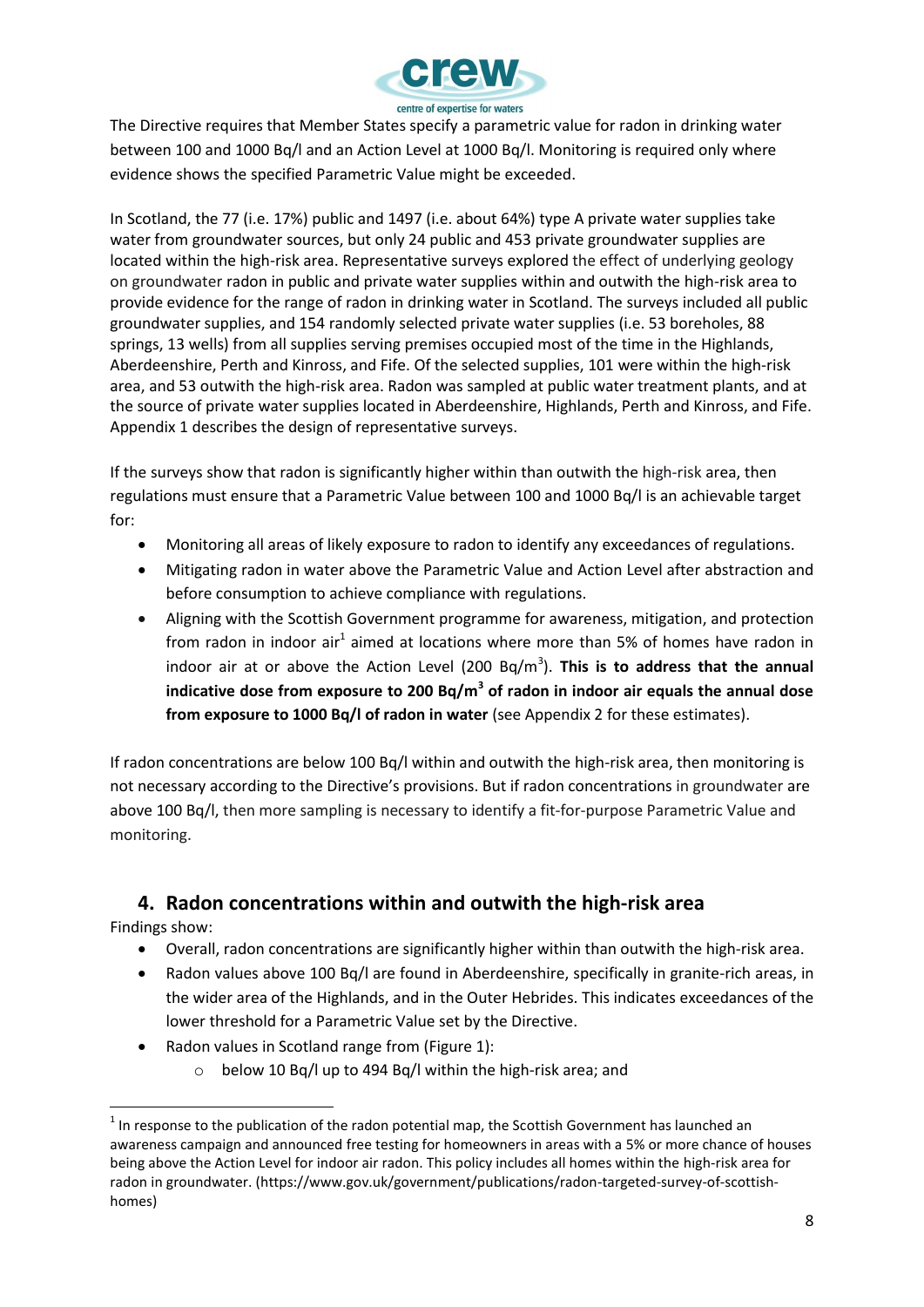

- o below 10 Bq/l up to 123 Bq/l outwith the high-risk area.
- Radon concentrations in public groundwater supplies range (Figure 1):
	- o from below 10 Bq/l up to 197 Bq/l in the high-risk area; and
	- o from below 10 Bq/l up to 123 Bq/l outwith the high-risk area.
- About 30% of public groundwater supplies located in the high-risk area display radon concentrations below 10 Bq/l.
- About 50% of all public groundwater supplies display radon values between 50 and 100 Bq/l.
- About 9% of all the public groundwater supplies display radon levels at or above 100 Bq/l.
- Radon concentrations in private groundwater supplies range from (Figure 1):
	- o below 10 Bq/l up to 494 Bq/l within the high-risk area
	- o below 10 Bq/l up to 75 Bq/l outwith the high-risk area.

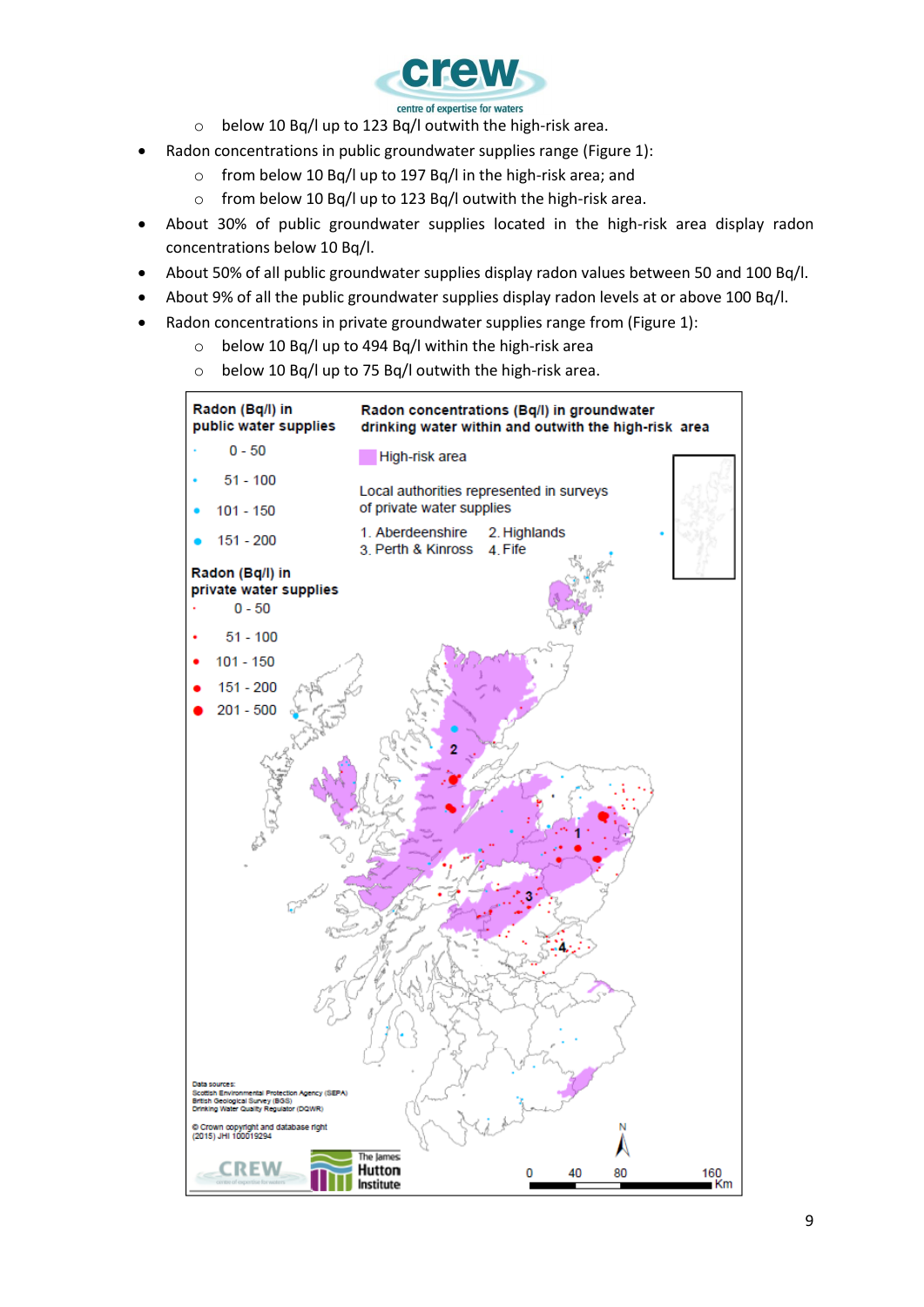

**Figure 1.** Radon concentrations in public and private groundwater drinking water supplies within and outwith the high-risk area.

- In 13% of the private water supplies surveyed, radon exceeds 100 Bq/l, all of exceedances found in springs and boreholes.
- Only in 2% of the private water supplies surveyed do radon values exceed 200 Bq/l.
- Differences between the high-risk area and the area outwith are not significant at a local authority level; all the values above 100 Bq/l are found in Aberdeenshire and the Highlands.
- Overall, radon concentrations exceeding 123 Bq/l are clearly found only in the high-risk area.
- The range of radon values in Aberdeenshire and the Highlands demonstrated here are higher than the tap-water radon concentrations from wells (type-B private water supplies) located in granite-rich and red sandstone areas in Scotland (i.e. Aberdeenshire, the Highlands, the Orkney Islands, and Dumfries and Galloway) found in previous studies (Appendix 3). This may be because radon undergoes natural degassing and decay between abstraction points and tap-water.
- In about 50% of the private water supplies surveyed radon concentrations are below 10 Bq/l.
- Monitoring for radon in water in type A private water supplies within the high-risk area and analysis of 20 samples a week is feasible.
- The range of radon concentrations in the high-risk area in Scotland is within the lower range of values found in granite-rich and sandstone areas elsewhere in the world (Table 1).

| Radon in water (Bq/l)                  | <b>Reference</b> |
|----------------------------------------|------------------|
| $<$ 10 - 494                           | Present          |
| $< 10 - 123$                           | study            |
| $\leq 4$                               | $[3]$            |
| $50 - 740$                             | [4, 5]           |
| Normal: 10-300                         | $[3]$            |
| Granite: 40-400                        | [6]              |
| 10-150                                 | $[3]$            |
| U-poor: 50-500                         | $[3]$            |
| U-rich granites 300-4,000 (max=63,000) | $[7]$            |
| 10-42,000                              | [6, 8]           |
| Max=80,000                             | [8]              |
| $Max=1630$                             | [8]              |
|                                        |                  |

#### Table 1. Geological controls on radon concentrations in drinking water.

- The higher radon concentrations in private water supplies within the high-risk area (100-497 Bq/l) can increase radon in indoor air by 10-50 Bq/m<sup>3</sup> every time the tap is used in poorly ventilated properties, assuming radon is not mitigated between the abstraction point and  $\mathsf{tap}^2$ . This indicates a greater risk of exposure to radon by inhalation in areas where radon concentrations in indoor air are already high due to the underlying geology, such as in the high-risk area.
- The indicative dose (Glossary) from ingestion of groundwater from private water supplies in the high-risk area with high radon concentrations (i.e. 100-497 Bq/l) can reach up to 0.18 -

l

 $^{2}$  Radon transfer coefficient from water to air= 10<sup>-4</sup>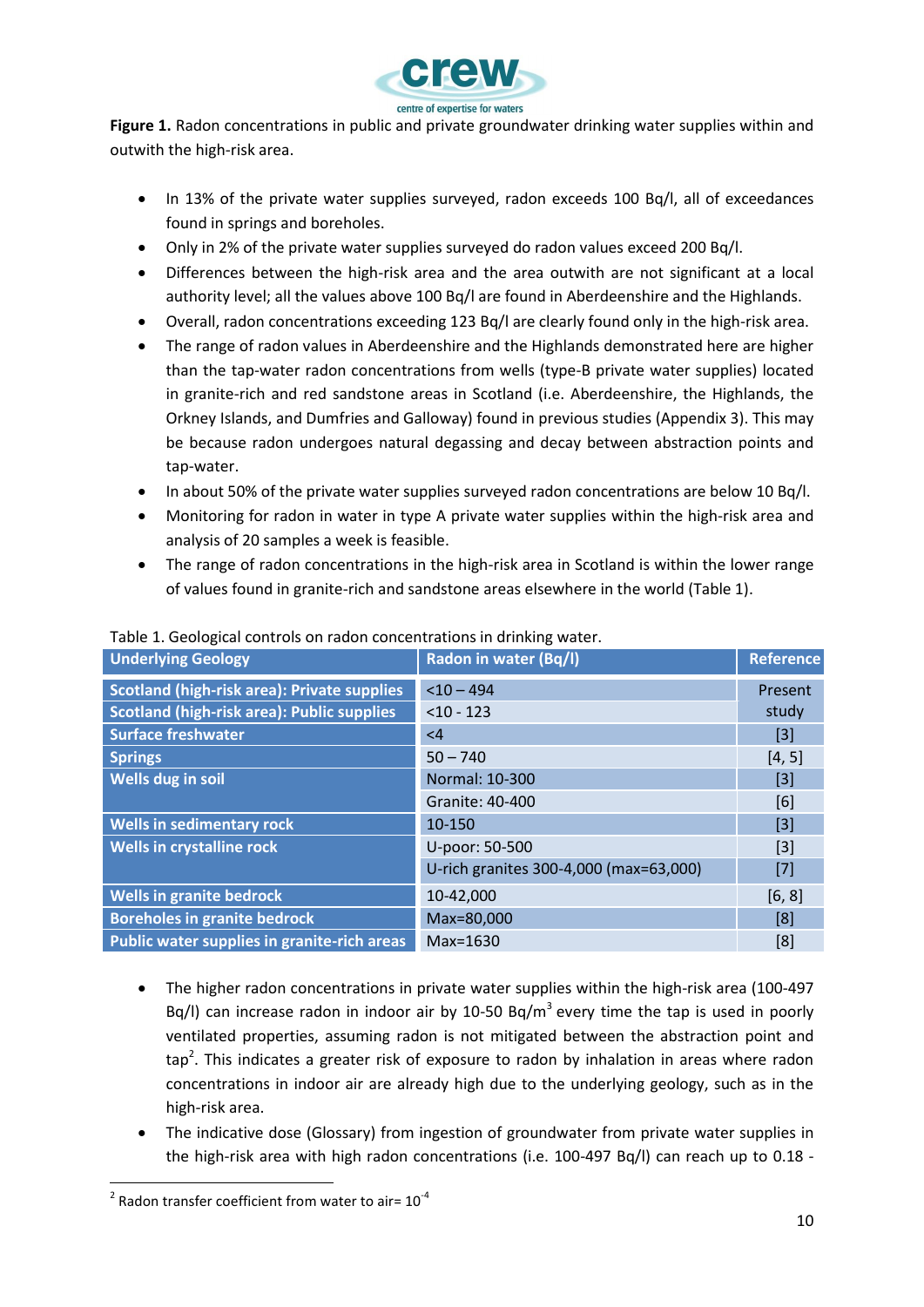

0.9 mSv/year (see Appendix 2 for calculations). This is within the range of radiation from exposure to radon in drinking water in the UK, i.e.  $0.01 - 1$  mSv/year [9, 10].

- The annual total indicative dose (mSv/year) from both ingestion and inhalation of water containing 497 Bq/l (i.e. the highest concentration in the representative surveys) is about 2.14 mSv (see Appendix 2 for calculations). This is smaller than the total annual average radiation dose received by an individual in the UK, i.e. 2.5 mSv<sup>3</sup>, but higher than the annual average exposure due to radon from all sources in the UK, i.e. 1.3 mSv<sup>3</sup>.
- Type A private groundwater supplies in the high-risk area found to have radon above 100 B/l are supplied as part of commercial or public activity (i.e. holidays lets, B&Bs). This demonstrates that the general population is not chronically exposed to high radon concentrations in water in Scotland.

### **5. Policy recommendations**

The evidence collected during the representative surveys is essential for specifying regulations for radon in water in Scotland.

Identifying a Parametric Value for radon in water should address the far greater risk from exposure to radon in the indoor air. Thus, the cost of mitigating radon in water, including staff time, and maintenance of mitigating devices with the aim to achieve a low parametric value would be difficult to justify to the public. In addition, it would be more effective to adopt a holistic approach to mitigation of radon from all sources within the high-risk area rather than focus on removing radon from the least hazardous source, i.e. water. This will help communicate the hazards from the key pathway of exposure, i.e. inhalation, and ensure the engagement of local authorities and the public where exposure to radon is more likely, i.e. in the high-risk area. In this line, it is reasonable to assume that a single standard for a Parametric Value and Action Level will communicate a clear message to the public about mitigation and protection from exposure to radon.

Monitoring and mitigation are different in public and private groundwater supplies. Groundwater in public water treatment plants may be treated to ensure that radon is mitigated before it enters the distribution network. Radon mitigation in type A private water supplies may involve raising awareness of radon health hazards, and providing advice for safe mitigation practices; it may also include financial incentives for the purchase of devices removing radon at point-of-entry or tap. This approach may also cover type B private groundwater supplies within the high-risk area.

Specific recommendations and their rationale are presented below.

#### **5.1 Monitoring**

 $\overline{a}$ 

Recommendations for monitoring sites and frequencies for radon in drinking water are as follows:

- For both public and private water supplies
	- o Seasonal monitoring is not required.
	- o Monitoring is not required in surface water supplies.
- For public water supplies
	- $\circ$  Monitoring in public groundwater supplies is optional when the residence time of water in treatment plants is longer than radon's half-life.

<sup>3</sup> https://www.gov.uk/government/publications/ionising-radiation-dose-comparisons/ionising-radiation-dosecomparisons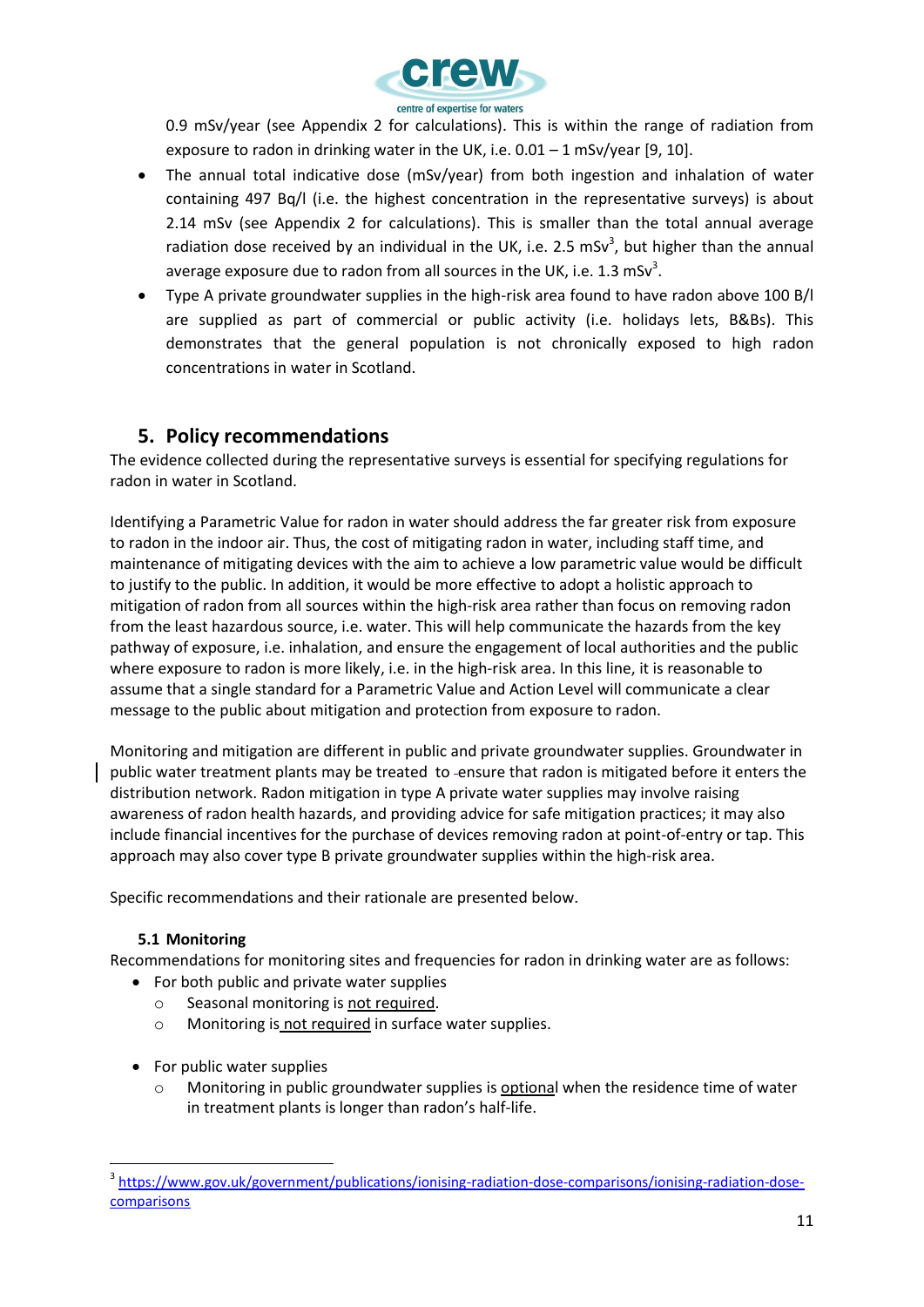

- o Monitoring in public groundwater supplies is required when the residence time of water in treatment plants is shorter than radon's half-life, e.g. in small-scale public groundwater supplies, and when no treatment is in place for removing radon from water. Monitoring may target any point 'within the supply zone or at the treatment works provided there is no adverse change in the concentration value between the sampling point and the point of compliance' as reported in the Directive. In this context, monitoring for groundwater public water supplies could be carried out at the treatment works.
- For private water supplies
	- $\circ$  Monitoring of type A private water supplies taking water from groundwater sources (wells, boreholes, or springs) is required within the high-risk area to ensure compliance with the Parametric Value and Action Level.
	- $\circ$  Local Authorities must plan for awareness and advice to both users and owners of these groundwater supplies to ensure mitigation of radon in water between source and tap.
	- o Monitoring of private groundwater supplies should target points of compliance, i.e. tapwater.
	- o Mitigation of radon in groundwater private water supplies is the responsibility of users and owners.
	- o Replicate tap-water samples should be collected from the same distribution network of groundwater private supplies; recording the number of properties and type of supply will help assess any causes of variation in radon levels within a distribution network, and inform mitigation practice before the water reaches the tap.

#### **5.2 Parametric Value – Action Level**

Specifying a Parametric Value and Action Level between 100 and 500 Bq/l has many advantages for users of both public and private water supplies. It will:

- Target mitigation in the high-risk area, where exceedances of the Parametric Value are more likely, to ensure compliance with regulations.
- Ensure that radon in water will have a minor contribution to radon concentrations in indoor air in homes within the high risk area.
- Develop synergies in terms of mitigation and awareness with the existing Scottish Government programme for radon in indoor air; this will send cost-effectively a clear message to the users of private water supplies about the need for integrated water and indoor air radon mitigation in the high-risk area.

There are however certain limitations for a Parametric Value and Action Level for radon in water to be between 100 and 500 Bq/l including:

- Costly and difficult implementation. Ensuring compliance with the regulations involves representative sampling, analysis, and mitigation advice for the 1272 properties served by the 453 private groundwater supplies in 10 local authorities. A solution to this could be to target awareness and mitigation advice in the high-risk area, but target mitigation and monitoring in the high-risk area of the Highlands and Aberdeenshire, where exceedances are more likely.
- Insufficient protection of the population from exposure to the hazards of ionising radiation. The Environment Protection Agency in the US (USEPA) estimates that lifetime exposure to drinking water at 148 Bq/l would increase lifetime cancer risk of 26 in 10,000 to the general population, which exceeds the risk range of  $10^{-6}$  -  $10^{-4}$  traditionally used by USEPA in developing national drinking water standards<sup>4</sup>. The high-risk area in Scotland, however,

l

<sup>4</sup> water.epa.gov/lawsregs/rulesregs/sdwa/radon/upload/epa815r12002.pdf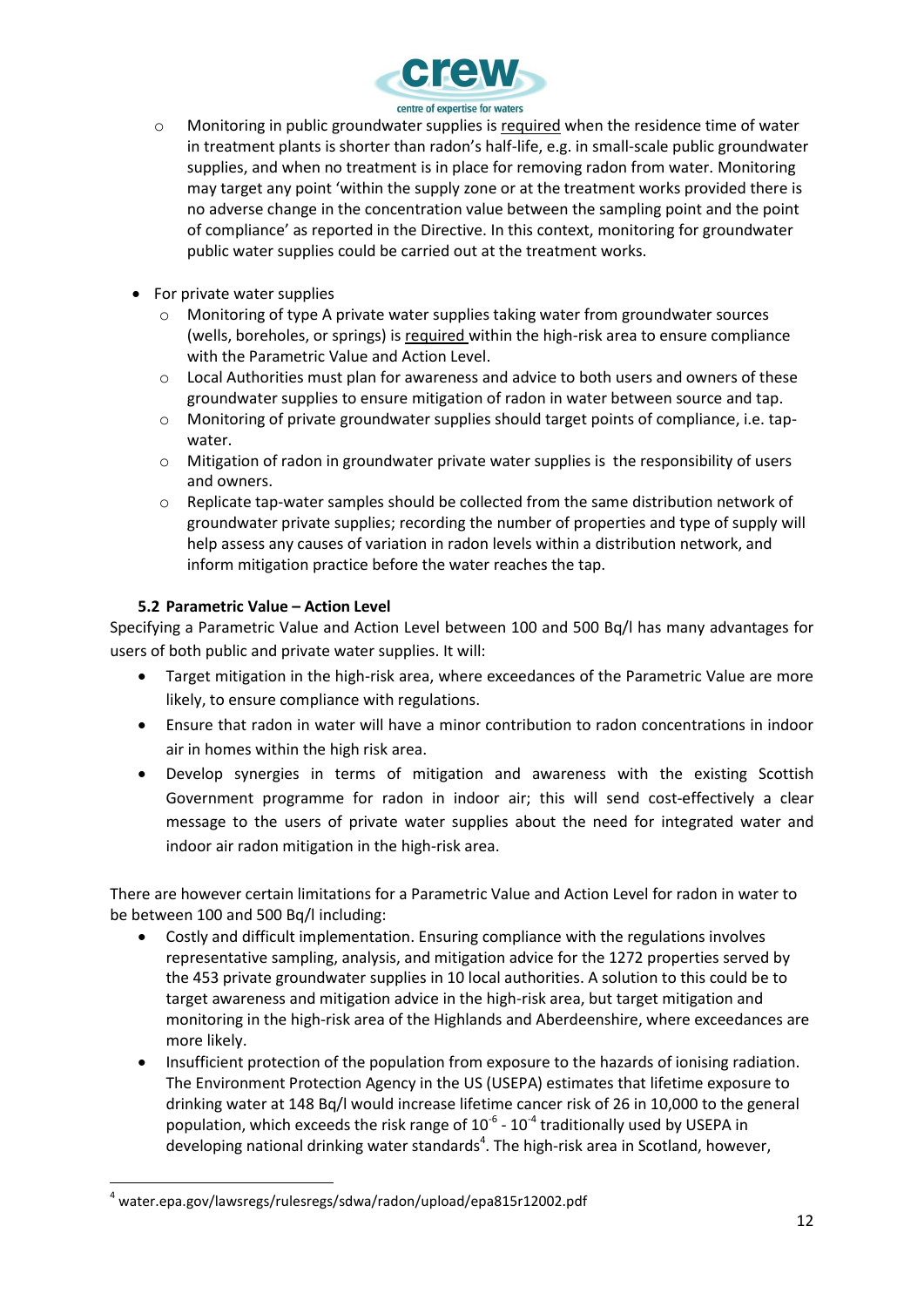

contains commercial and public premises; therefore the risks from chronic exposure to radon in water of type A private water supplies at or above 148 Bq/l are negligible. It is not easy, however, to infer risks from chronic exposure to radon for the users of type B private groundwater supplies in the high-risk area without representative surveys for type B supplies and without knowing the residence time of water before consumption.

Specifying a Parametric Value and Action Level at 1000 Bq/l, has many disadvantages. It fails to:

- Target mitigation of radon concentrations between 300 and 500 Bq/l that may be rare but not unlikely; these values represent a radiation dose above the annual average dose of radon radiation in the UK.
- Support the existing policy of the Scottish Government that aims to ensure that radon in indoor air from all sources remains below 200 Bq/m<sup>3</sup> in the high-risk area.
- Protect cost-effectively the general population against the hazards of ionising radiation. A radon concentration of 1000 Bq/l in drinking-water discharged from a tap will, on average, increase the radon concentration by 100 Bq/m<sup>3</sup> in indoor air [8, 10, 15, 16]; such increases of radon in indoor air correspond to a rise in lung cancer risk by 10 to 16% [61, 64, 65, 66].

### **5.3 Mitigation in private water supplies**

Radon can be removed from water either before reaching the tap or at the tap<sup>5</sup>.

- Point-of-entry treatment removes radon from the water before it reaches the tap using:
	- o granular activated carbon (GAC) filters, which are low-cost but can collect radioactivity and may require a special method of disposal; and
	- $\circ$  aeration devices, which bubble air through the water and carry radon gas out into the atmosphere through an exhaust fan, although these are relatively costly.
- Point-of-use treatment devices are installed on a tap or under the sink to remove radon from tap-water. These devices, however, treat only a small portion of water before needing replacement because of radon contamination; they represent the most ineffective approach to reducing the risk from breathing radon released into the air from all water used in the home (e.g. bathroom).

### **6. Conclusion**

Representative surveys provided the evidence needed to inform DWQR of the implications for Scotland of the provisional EC regulations for radon in water. This CREW report presents radon concentrations in groundwater in Scotland, and the geological, radiological, and health protection criteria to specify a Parametric Value and Action Level for radon in drinking water and the monitoring to ensure compliance with the regulations. Recommendations specify monitoring and mitigation of radon in all groundwater public water supplies at the treatment plants, and in the high-risk area for private water supplies. CREW also recommends a common standard for Action Level and the Parametric Value between 100 and 500 Bq/l to ensure alignment with the policy for radon in indoor air implemented by the Scottish Government. These recommendations will support the transposition of the Council Directive 2013/51/Euratom into Scots law by November 2015.

l <sup>5</sup> http://epa.gov/radon/pubs/consguid.html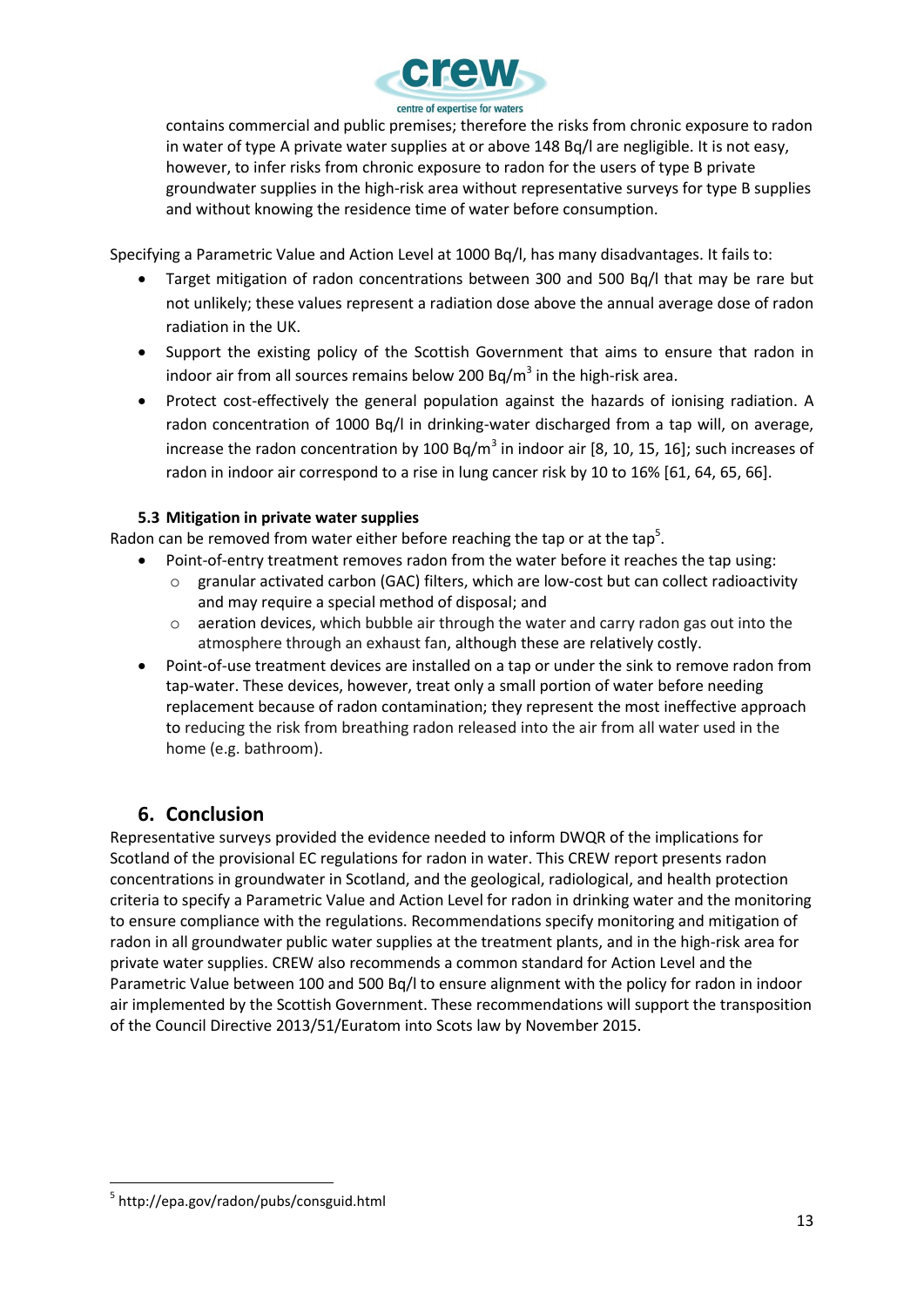

### **Appendix 1: Design of representative sampling**

Representative surveys were designed to ensure that the range of radon concentrations in groundwater public and type A supplies within and outwith the high-risk area is captured to inform decision making. No surveys were carried in type B private groundwater supplies.

The high-risk area contains only 24 out of 77 public groundwater supplies throughout Scotland and 453 out of the 1497 type A private groundwater supplies overall. Representative surveys included all public groundwater supplies, and 154 private water supplies (i.e. 53 boreholes, 88 springs, 13 wells), of which 101 are within the high-risk area and 53 outwith the high-risk area. Private water supplies served 1272 properties in the following local authorities: Aberdeenshire, Highlands, Perth and Kinross, and Fife.

Radon samples were collected and processed by trained Scottish Water staff. Laboratory analyses were carried out using gamma-spectroscopy. Private water supplies for sampling were randomly selected from a list of all supplies serving premises occupied most of the time in the Highlands, Aberdeenshire, Perth and Kinross, and Fife.

Comparisons of data between the high-risk and non-high-risk areas involved non-parametric tests (i.e. Mann-Whitney tests). Data were classified (i.e. 0-50, 51-100, 101-150, 151-200, 201-500 Bq/l) and mapped using ArcGIS.

### **Appendix 2. Summary of annual indicative dose (ID) values from ingestion and inhalation of waterborne radon**

Various models have been developed for estimating the radiation dose to different organs and tissues from ingested radon, but estimates may differ by a factor of 3. The ID from ingestion of radon (ID<sub>ingestion</sub>) can be calculated using the following equation<sup>6</sup>:

$$
ID_{\text{ingestion}} = \text{Conversion}_{\text{ingestion}} \times \text{Construction}_{\text{tap-water}} \times \text{Radon}_{\text{tap-water}} \qquad \qquad \text{Eq.}(1)
$$

where,

Conversion<sub>ingestion</sub>: conversion factor of committed effective dose from ingestion of radon in water equal to 3.5 X 10<sup>-8</sup> Sv/Bq for adults [8,10] or 1.0 X 10<sup>-8</sup> [11]; Consumption $_{\text{tap-water}}$ : average annual consumption of water;

Radontap-water: average radon concentration in drinking water.

UNSCEAR<sup>7</sup> has also recommended a conversion factor for the ID from the radon emanating from tapwater and then inhaled (ID<sub>inhalation</sub>). This can be calculated using the following equation:

 $ID_{inhalation} = Conversion_{inhalation} X Radon_{tap-water} X Transfer_{water to air} X F_{radon to progeny} X T_{indoors}$ 

where,

 $\overline{a}$ 

Conversion<sub>inhalation</sub>: conversion factor of committed effective dose from inhalation of waterborne radon equal to  $9 \times 10^{-9}$  Sv/Bq;

Radontap-water: annual average radon concentration in drinking water;

Transfer<sub>water to air</sub>: Radon transfer coefficient from tap-water to air, equal to 0.1 I/m<sup>3</sup> (1.0 X 10<sup>-4</sup>);

Fradon to progeny: indoor radon-daughter's equilibrium factor, equal to 0.4

T<sub>indoors</sub>: average annual time spent indoors equal to 7,000 h.

Eq. (2)

<sup>6</sup> www.ilo.org/...**protect**/---.../---**safe**work/.../publicat**ion**/wcms\_171036.pdf

<sup>7</sup> [www.unscear.org/docs/reports/annexb.pdf](http://www.unscear.org/docs/reports/annexb.pdf.)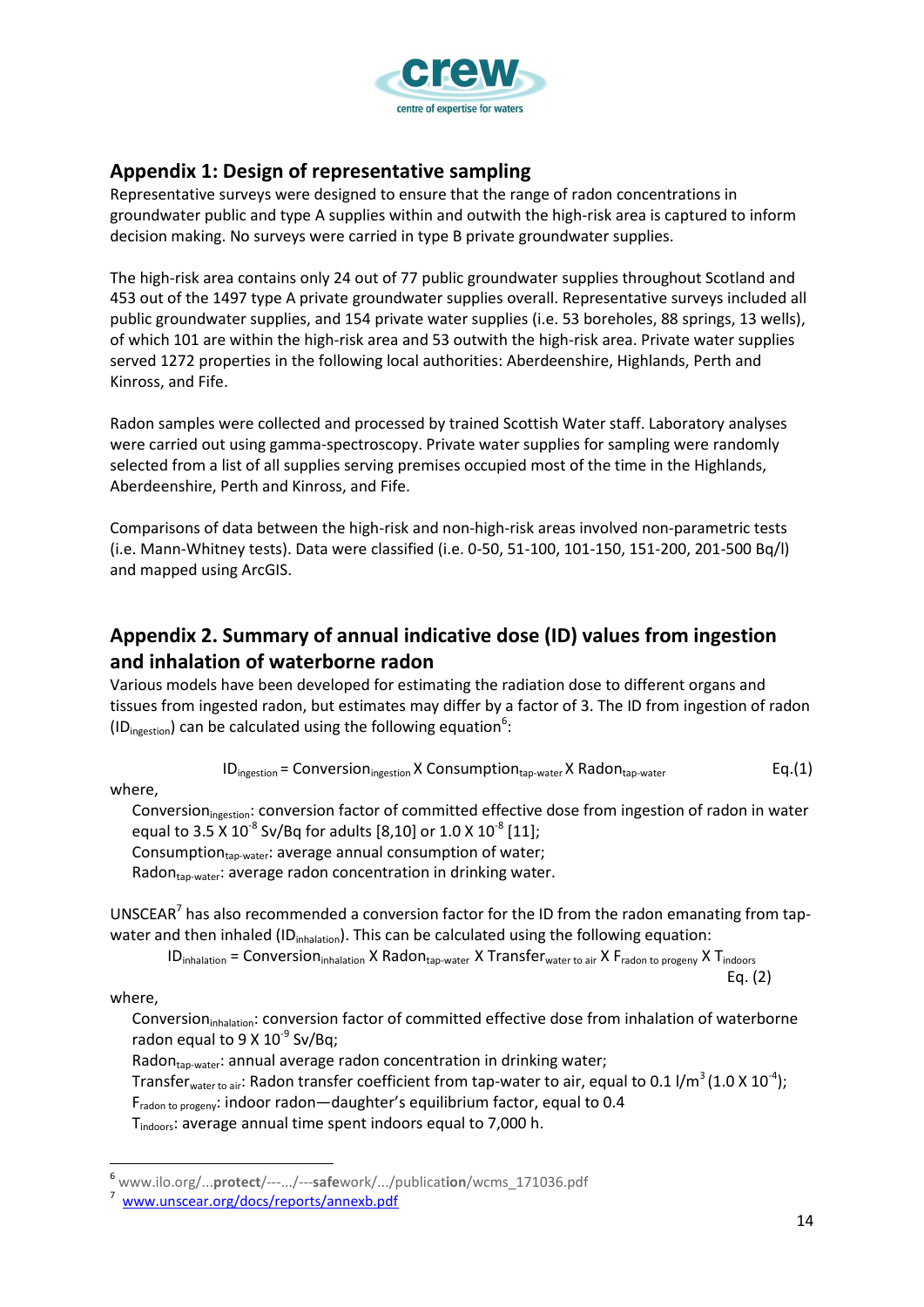

The ID from inhalation of indoor radon from both ground and waterborne sources (ID<sub>indoor radon</sub>), can be calculated using the following equation<sup>14</sup>:

> $ID_{\text{indoor radon}} = \text{Conversion}_{\text{inhalation}} \times \text{Radon}_{\text{indoor air}} \times \text{Transfer}_{\text{water to air}} \times F_{\text{radon to progeny}} \times T_{\text{indoor}}$ Eq. (3)

#### where,

Radon<sub>indoor air</sub>: annual average radon concentration in indoor air; Conversion<sub>inhalation</sub>, Transfer<sub>water to air</sub>, F<sub>radon to progeny</sub>, and T<sub>indoors</sub> as in Eq (2).

Using Eq. (1), (2) and (3) for a range of Radon<sub>tap-water</sub> and Radon<sub>indoor air</sub> values, we can estimate ID<sub>ingestion</sub>, ID<sub>inhalation</sub>, and ID<sub>indoor radon</sub> for adults, for different scenarios of radon contamination of drinking water and indoor air, and for different regulatory frameworks (Table IIa and IIb).

#### **For these estimations we used the following conversion equations**

Conversion $_{\text{ingestion}}$ =3.5 X 10<sup>-8</sup> Sv/Bq

Conversion $_{\text{inhalation}} = 9 \times 10^{-9}$  Sv/Bq.

Annual drinking water intake has been estimated for reference individuals. The estimates are 500 l/y for adults, 350 l/y for children and 150 l/y for infants [ICRP, 1975]. However, IPCS (1994) recommends an average daily intake equal to 2 l per day .

Table IIa. Indicative dose (ID) from exposure to radon in drinking water by ingestion and inhalation.

| <b>Exposure to</b>                            | Radon in drinking water (Bq/l)     |                                             |      |                                                                |
|-----------------------------------------------|------------------------------------|---------------------------------------------|------|----------------------------------------------------------------|
| radon in<br>drinking water                    | 100<br>EU<br>min. Parametric Value | 148<br><b>US EPA</b><br><b>Action Level</b> | 500  | 1000<br><b>Max. Parametric Value</b><br><b>EU Action Level</b> |
| <b>ID</b> <sub>ingestion</sub><br>(mSv/year)  | 0.18                               | 0.3                                         | 0.88 | 1.8                                                            |
| <b>ID</b> <sub>inhalation</sub><br>(mSv/year) | 0.25                               | 0.4                                         | 1.25 | 2.5                                                            |
| ID <sub>waterborne radon</sub><br>(mSv/year)  | 0.43                               | 0.63                                        | 2.13 | 4.27                                                           |

Table IIa. Indicative dose (ID) from exposure to radon in indoor air by inhalation.

| <b>Exposure to</b>                       | Radon in indoor air (Bq/m <sup>3</sup> l) |                                  |       |       |
|------------------------------------------|-------------------------------------------|----------------------------------|-------|-------|
| radon in<br>indoor air                   | 148<br>US<br><b>Action Level</b>          | 200<br>UK<br><b>Action Level</b> | 400   | 1000  |
| 1D <sub>indoor radon</sub><br>(mSv/year) | 3.73                                      | 5.04                             | 10.08 | 20.16 |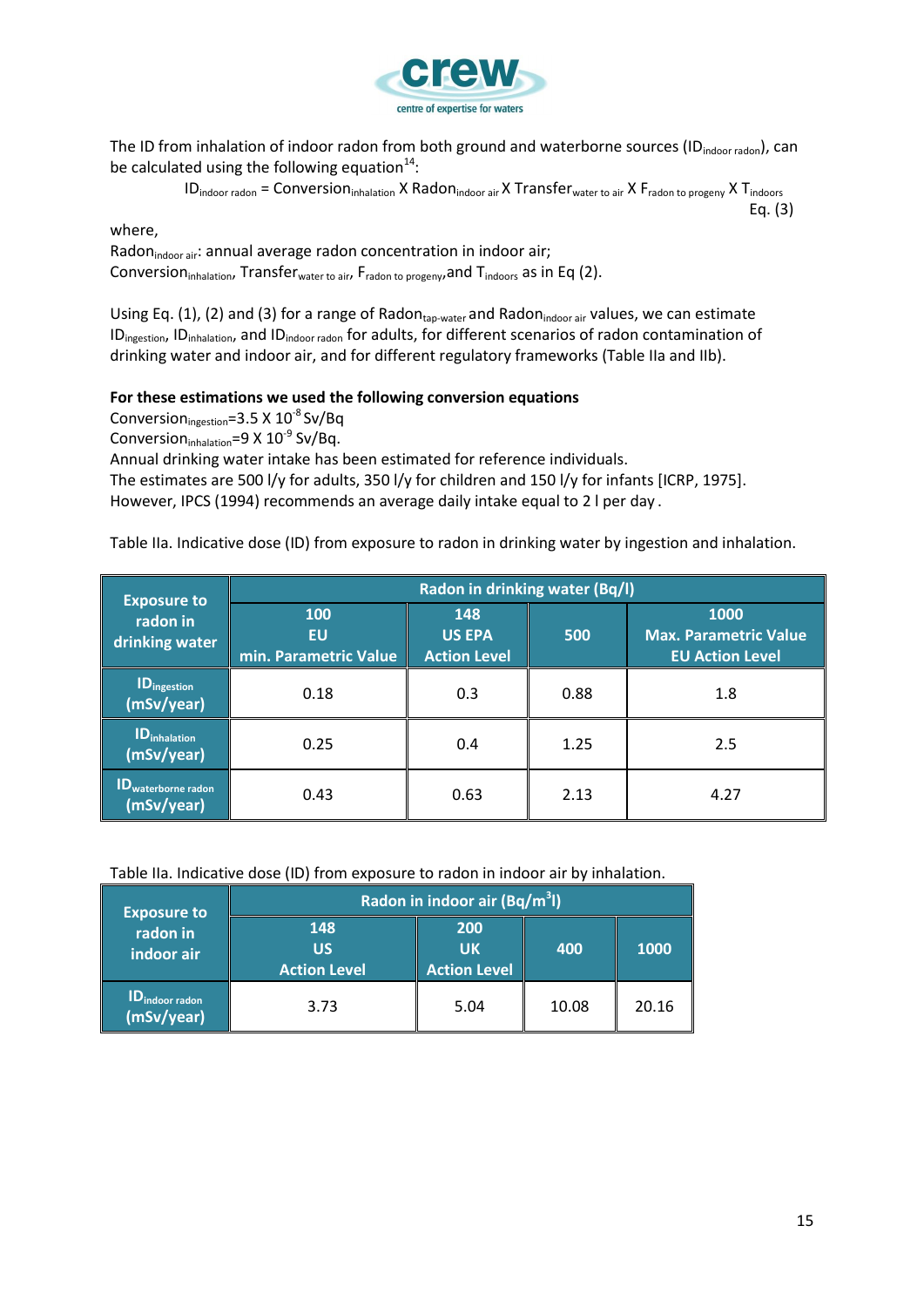

## **Appendix 3. Radon concentrations in tap-water in selected areas in Scotland.**

| <b>Area</b>                                      | of<br><b>Type</b><br>sample | Radon (Bq/l)<br>$(min - max)$ | <b>Study</b>  |
|--------------------------------------------------|-----------------------------|-------------------------------|---------------|
| <b>Private gw supplies in Highlands</b>          | boreholes                   | $<$ 10 - 218                  | Present study |
| within high-risk area                            | springs                     | $<$ 10 - 190                  |               |
|                                                  | wells                       | 15                            |               |
| <b>Private gw supplies in Aberdeenshire</b>      | boreholes                   | $<$ 10 - 106                  |               |
| within high-risk area                            | springs                     | $<$ 10 - 494                  |               |
|                                                  | wells                       | $<$ 10 - 95                   |               |
| Private gw supplies in Perth and Kinross         | boreholes                   | $<$ 10 - 65                   |               |
| within high-risk area                            | springs                     | $<$ 10 - 41                   |               |
|                                                  | wells                       | $23 - 75$                     |               |
| <b>Private gw supplies</b>                       | boreholes                   | $< 10 - 75$                   |               |
| outwith the high-risk area                       | springs                     | $< 10 - 42$                   |               |
|                                                  | wells                       | $<$ 10 - 50                   |               |
| Public gw supplies within high-risk area         | Treatment                   | $<$ 10 - 197                  |               |
| Public gw supplies outwith the high-risk<br>area | plant                       | $<$ 10 - 123                  |               |
| <b>Dumfries and Galloway</b>                     | Tap-water                   | $0.7 - 71.1$                  | $[12]$        |
| <b>Grampian</b>                                  | Tap-water                   | $0.6 - 62.2$                  |               |
| <b>Highland</b>                                  | Tap-water                   | $0.7 - 1.6$                   |               |
| <b>Orkney</b>                                    | Tap-water                   | 0.7                           |               |
| Aberdeen (igneous rock)                          | Tap-water                   | $40 - 76$                     | $[13]$        |
| Aberdeen (meta-sedimentary rock)                 | Tap-water                   | $3 - 35$                      |               |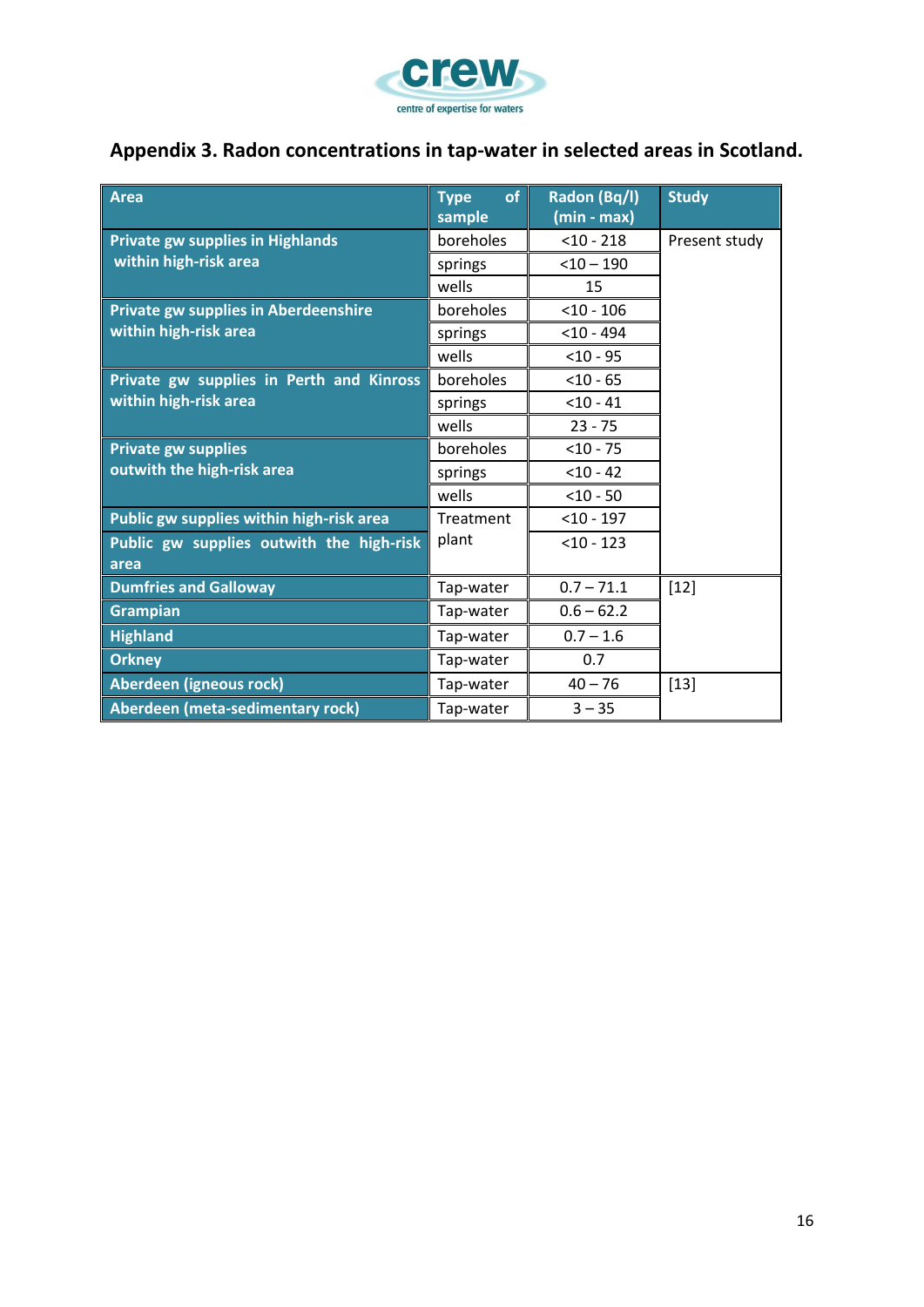

### **References**

[1] Council Directive2013/51/EURATOM of 22 October 2013 laying down requirements for the protection of the health of the general public with regard to radioactive substances in water intended for human consumption (OJ L 296/12, 7.11.2013, p.10)

[2] NRC (1998). Assessment of radon in drinking water, committee on the assessment of exposures to radon in drinking water, board on radiation effects research, Commission on Life Sciences, National Academy Press, NRC, Washington, D.C.

[3] Akerblom, G., & Lindgren, J. (1997). Mapping of groundwater radon potential. Uranium Exploration Data and Techniques Applied to the Preparation of Radioelement Maps, IAEA-TECDOC-980, IAEA, Vienna, 237-255.

[4] Deetjen P, editor. Scientific principles of the health treatments in Bad Gastein and Bad Hofgastein. Austria: Research Institute Gastein-Tauernregion; 1997. Available at http://www.zoologie.sbg.ac.at/gastein\_report\_e.htm.

[5] Song, G., Zhang, B., Wang, X., Gong, J., Chan, D., Bernett, J., & Lee, S. C. (2005). Indoor radon levels in selected hot spring hotels in Guangdong, China. *Science of the total environment* , 339(1), 63-70.

[6] Smith, B. M., Grune, W. N., Higgins, F. B., & Terril, J. G. (1961). Natural radioactivity in ground water supplies in Maine and New Hampshire*. Journal (American Water Works Association)* , 75-88

[7] Clark, D.W. and Briar D.W. (1993). Radon in ground water of western Montana. Water Fact sheet. U.S. Geological survey, U.S. Department of the Interior, Open-File Report 93-64.

[8] Salonen, L. (1994). 238U series radionuclides as a source of increased radioactivity in groundwater originating from Finnish bedrock. *IAHS Publications-Series of Proceedings and Reports-Intern Assoc. Hydrological Sciences*, 222, 71-84.

[9] Henshaw DL, Perryman J, Keitch PA et al., (1993). Radon in domestic water supplies in the UK. *Radiat Prot Dosim* 46 (4), 285-9.

[10] Smith, DM, WellhamD, and Gow C (1990) Radiological assessment or private water supplies in Cornawall. London, Department of the Environment, DoE Report No DOE/RW/90.083.

[11] UNSCEAR (1993). Sources and effects of ionizing radiation. United Nations Scientific Committee on the Effects of Atomic Radiation, Report to the General Assembly, with Scientific AnnexesUnited Nations, New York ( 1993).

[12] Allen, J. E., Camplin, G. C., Henshaw, D. L., Keitch, P. A., & Perryman, J. (1993). A UK national survey of radon in domestic water supplies. Physics Education, 28, 173-177.

[13] Al-Doorie, F. N., Heaton, B., & Martin, C. J. (1993). A study of <sup>222</sup>Rn in well water supplies in the area of Aberdeen, Scotland. *Journal of environmental radioactivity*, 18(2), 163-173.